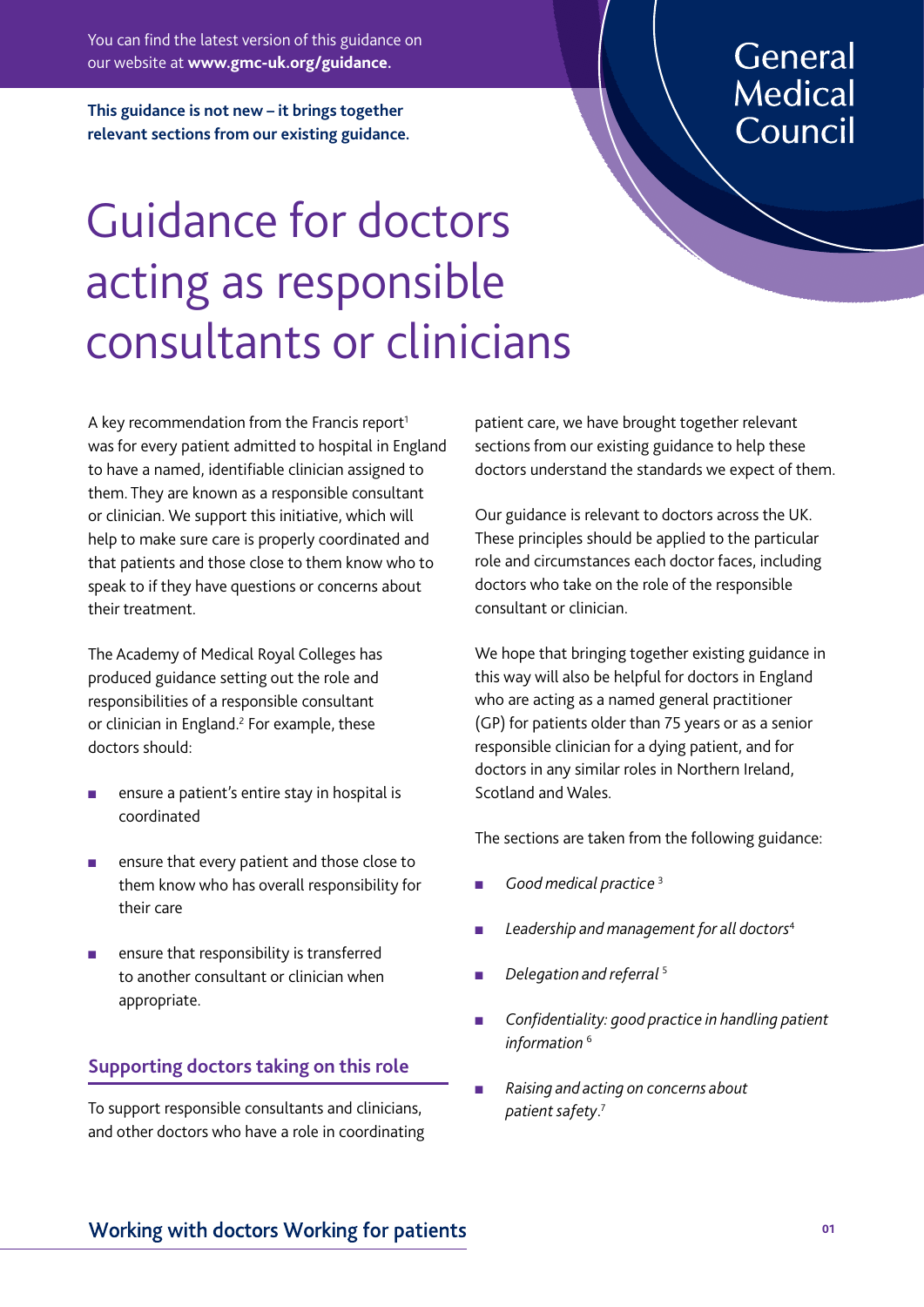#### **Responsibility for patient care**

You must provide a good standard of practice and care.<sup>8</sup> In particular you must:<sup>8</sup>

- **n** promptly provide or arrange suitable advice, investigations or treatment where necessary
- $\blacksquare$  refer a patient to another practitioner when this serves the patient's needs.

You are not accountable to the General Medical Council (GMC) for the actions (or omissions) of those to whom you delegate care or make referrals.<sup>9</sup> You are accountable for your decisions to transfer care and the steps you have taken to make sure patient safety is not compromised.<sup>9</sup>

### **Take responsibility for the continuity of care provided for your patients**

You must:10

- share all relevant information with colleagues involved in your patients' care within and outside the team, including when you hand over care, delegate care or refer patients to other health or social care providers
- $\blacksquare$  check, where practical, that a named clinician or team has taken over responsibility when your role in providing a patient's care has ended. This may be particularly important for patients with impaired capacity or who are vulnerable for other reasons.

When you are not able to fulfil your role in coordinating patient care – for example, because you will be on leave for the remainder of the patient's treatment, or the patient's whole care has been transferred to another team – you should check, where practical, that your role has been transferred to another appropriate consultant or clinician. This should be recorded and communicated to the patient and those close to them.

When you do not provide a patient's care yourself, for example when you are off duty, or you delegate the care of a patient to a colleague, you must be

satisfied that the person providing care has the appropriate qualifications, skills and experience to provide safe care for the patient.<sup>11</sup>

#### **Work collaboratively with patients, colleagues and those close to the patient**

You must communicate relevant information clearly to:12

- colleagues in your team
- colleagues in other services with which you work
- patients and those close to them in a way that they can understand, including who to contact if they have questions or concerns.

You should not assume that someone else in the team will pass on information needed for patient care.13 You should check if you are unclear about the responsibility for communicating information, including during handover, to members of the healthcare team, other services involved in providing care and patients and those close to them.<sup>13</sup>

You should make sure information is readily available to patients explaining that, unless they object, personal information about them will be shared within the healthcare team, including administrative and other staff who support the provision of their care.14

You must respect the wishes of any patient who objects to particular information being shared within the healthcare team or with others providing care, unless disclosure would be justified in the public interest.15 You should take into account that publicly displaying your name as the patient's responsible consultant or clinician may, in itself, disclose personal information about the patient that they would not want others to know.

If a patient objects to a disclosure considered essential to the provision of safe care, you should explain that you cannot refer them or otherwise arrange for their treatment without also disclosing that information.15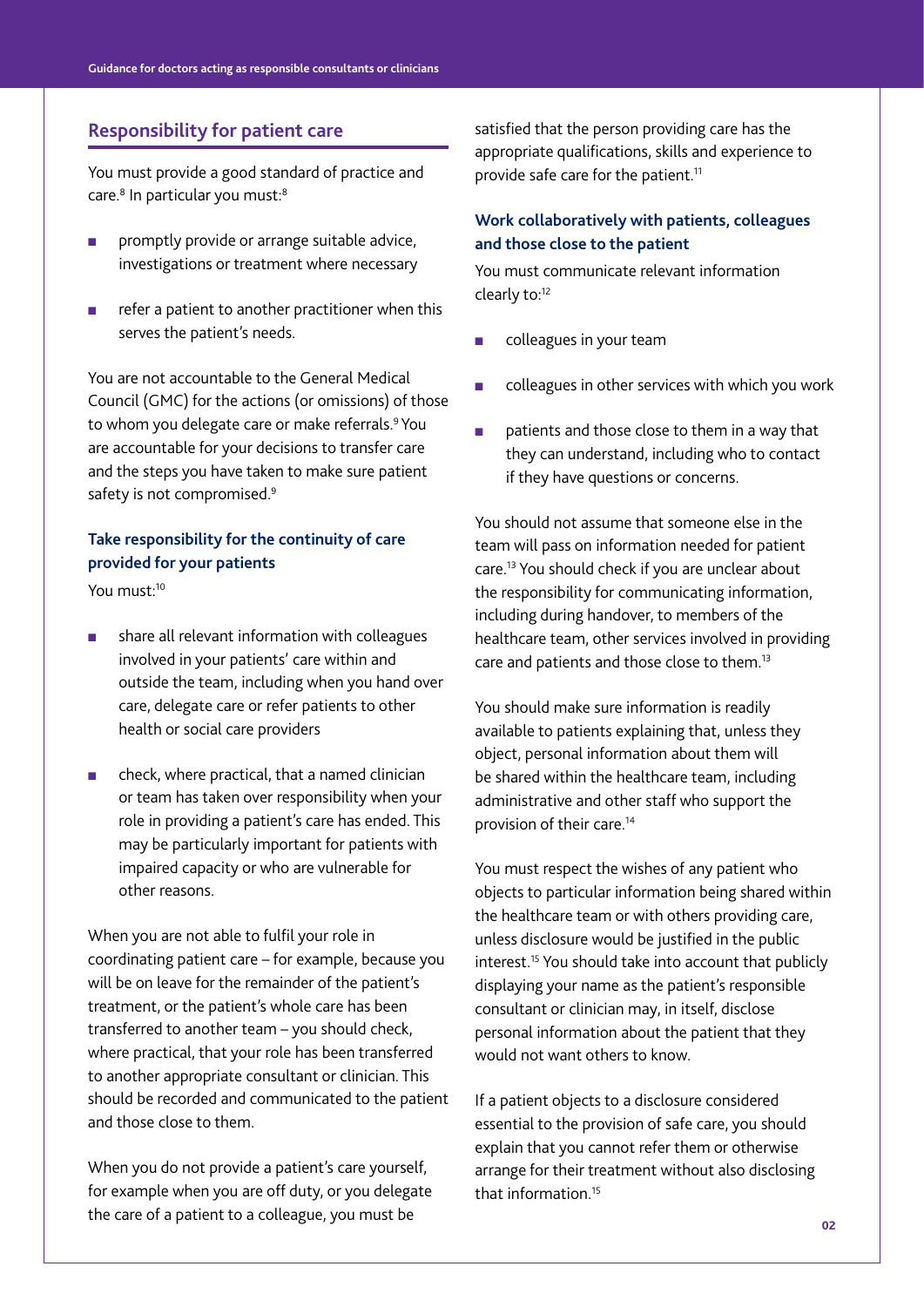You must be readily accessible to patients and colleagues seeking information, advice or support, when you are on duty.<sup>16</sup>

You should encourage team members to cooperate and communicate effectively with each other and other teams or colleagues with whom you work.17 If you identify problems arising from poor communication or unclear responsibilities within or between teams, you should take action to deal with them.<sup>17</sup>

#### **Take responsibility for patient safety and the quality of care provided to your patients**

You must take prompt action if you think that a patient's safety, dignity or comfort is being seriously compromised.18

- $\blacksquare$  If a patient is not receiving basic care to meet their needs, you must immediately tell someone who is in a position to act straight away.
- **n** If patients are at risk because of inadequate premises, equipment or other resources, policies or systems, you should put the matter right if that is possible. You must raise your concerns in line with our guidance and your workplace policy. You should also make a record of the steps you have taken.

If you have reason to believe that patients are, or may be, at risk of death or serious harm for any reason, you should report your concern to the appropriate person or organisation immediately.19 You must not delay doing so because you are not in a position to put the matter right yourself.<sup>19</sup>

#### **Take responsibility if things go wrong**

You must be open and honest with patients if things go wrong. If a patient under your care has suffered harm or distress, you should:<sup>20</sup>

- put matters right (if that is possible)
- offer an apology

**n** explain fully and promptly what has happened and the likely short-term and long-term effects.

You must respond promptly, fully and honestly when a patient or a family member makes a complaint about the care provided, and apologise when appropriate.<sup>21</sup>

#### **Equality and diversity**

You must treat patients fairly and with respect. The investigations or treatment you provide or arrange must be based on the assessment you and your patient make of their needs and priorities, and on your clinical judgement about the likely effectiveness of the treatment options.<sup>22</sup>

You must give patients the information they want or need to know in a way they can understand. You should make sure that arrangements are made, wherever possible, to meet patients' language and communication needs.23 You must be considerate to those close to the patient and be sensitive and responsive in giving them information and support.24

You must consider and respond to the needs of disabled patients and make reasonable adjustments to your practice so that patients with disabilities can receive care to meet their needs.25

#### **Endnotes**

- 1 The Mid Staffordshire NHS Foundation Trust Public Inquiry (2013) *Report of the Mid Staffordshire NHS Foundation Trust Public Inquiry* available at **www.midstaffspublicinquiry.com/report**
- 2 Academy of Medical Royal Colleges (2014) *Taking responsibility* available at **http://www.aomrc.org.uk/doc\_ download/9765-taking-responsibility**
- 3 General Medical Council (2013) *Good medical practice* available at **www.gmc-uk.org/gmp**